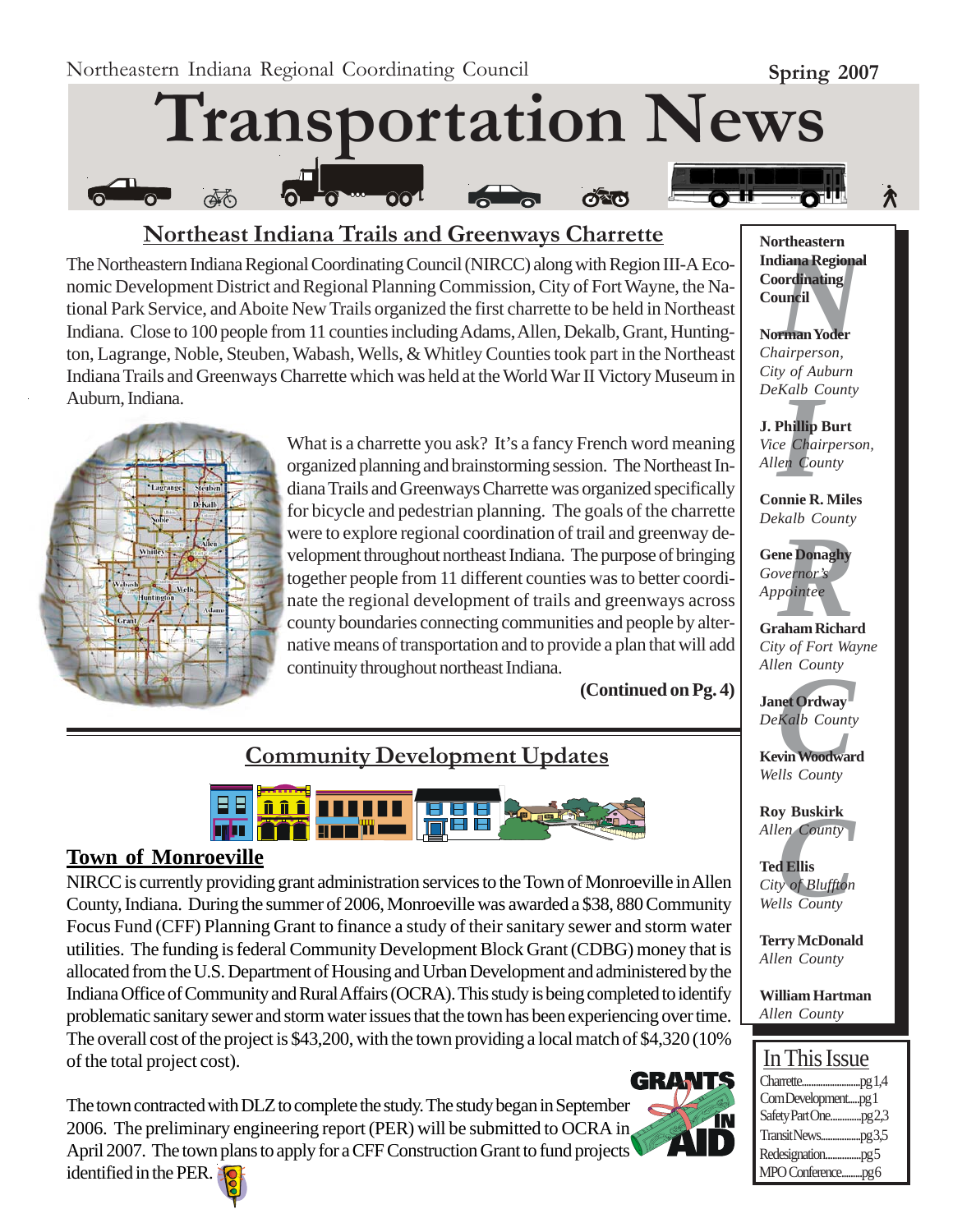# **Transportation News Spring 2007 Urban Transportation**

# **Advisory Board**

**Dave Ross** *Chairperson FW City Engineer*

#### **Mayor Terry McDonald**

*Vice Chairperson, New Haven Representative*

**Bob Kennedy** *Board of Public Works*

**Dave Gionet** *Fort Wayne Public Transportation Corp. (Citilink)*

**Linda Bloom** *Allen County Commissioner*

**Pam Holocher** *Fort Wayne Representative*

**Ben Shaffer** *INDOT*

**Roy Buskirk** *Allen County Council*

 *Undergoint Schemedy<br>And of Publicand of Publicand of Publicand Internal Anapportation<br>Ittilink)***<br><b>India Bloom**<br> *Undergoint County mimissioner*<br>**In Holocher Presentative**<br>**In Shaffer**<br>**DOT**<br>**Dy Buskirk**<br>**DOT**<br>**Dy Buskir Susan Hoot** *Allen County Planning Commision Representative*

**Tom Smith** *Fort Wayne Planning Commission*

**Tory Richardson** *Fort Wayne/Allen County Airport Authority*

**William Hartman** *Allen County Highway Director*

**Dave Holtz Jerry Halperin** *INDOT (Non-voting member)*

**Janice Osadczuk Robert Dirks** *Federal Highway Administration (Non-voitng members)*

# **Safety Management System: Part One of Two Identifying and Ranking the Communities Most Hazardous Crash Locations**

Safety in transportation planning and project development is a high priority. The increase in available funds for safety improvements supports the importance of safety projects. Improved crash information sources and new analytical tools have created better evaluation tools to identify problematic areas. NIRCC is responding to these changes with additional resources applied to crash data analysis and GIS applications. The goal for transportation planners is to find where the problems exist, make recommendations for improvements and seek funding to implement projects. The first step is often the most difficult, which is to identify what locations are most hazardous within the community.

NIRCC evaluates crash data to identify high crash locations. The primary source for this data is crash reports generated from state and local law enforcement agencies in Allen County. Concerns from area citizens, media and transportation officials are also used in creating a comprehensive listing of locations that have a high crash **frequency** (total number of crashes at a location in one calendar year).

Crashes reported by the Indiana State Police (ISP), New Haven Police Department (NHPD), Fort Wayne Police Department (FWPD) and Allen County Sheriff's Department (ACPD) are all input into databases. NIRCC processes and summarizes crash data from all agencies except FWPD which are processed by the Fort Wayne Engineering Department. Approximately 75% of all crashes in Allen County are investigated by the FWPD. The processed data is then combined to provide a complete list of crash locations in Allen County. Locations can be raked by frequency and a list of high crash locations is developed.

The frequency listing has some drawbacks and limitations. Low frequency crash locations are often discounted even though a potential safety issue may be present and high frequency locations are not necessarily the most dangerous. The number of crashes at a location may increase or decrease based on additional analysis that associates and/or disassociates certain crashes to a particular location. These issues create confusion and uncertainty in the process. In addition, the general public often has a preconceived notion of high crash locations. These notions are based on personal experience and media attention paid to high crash frequency locations, and may not account for the correlation between traffic volume and crash frequency. This can easily lead to false assumptions that locations are hazardous based on frequency alone.

A second way of evaluating and ranking crash locations is by utilizing a crash rate. The crash rate, or **Rate per Million Vehicles, (RMV),** is the average annual number of crashes divided by the traffic volume multiplied by 365 and divided by 1,000,000. This is used to compensate for the wide discrepancy in traffic volumes between locations. The RMV levels the playing field and is more accurate in comparing multiple locations. The drawback from simply using crash rates is that low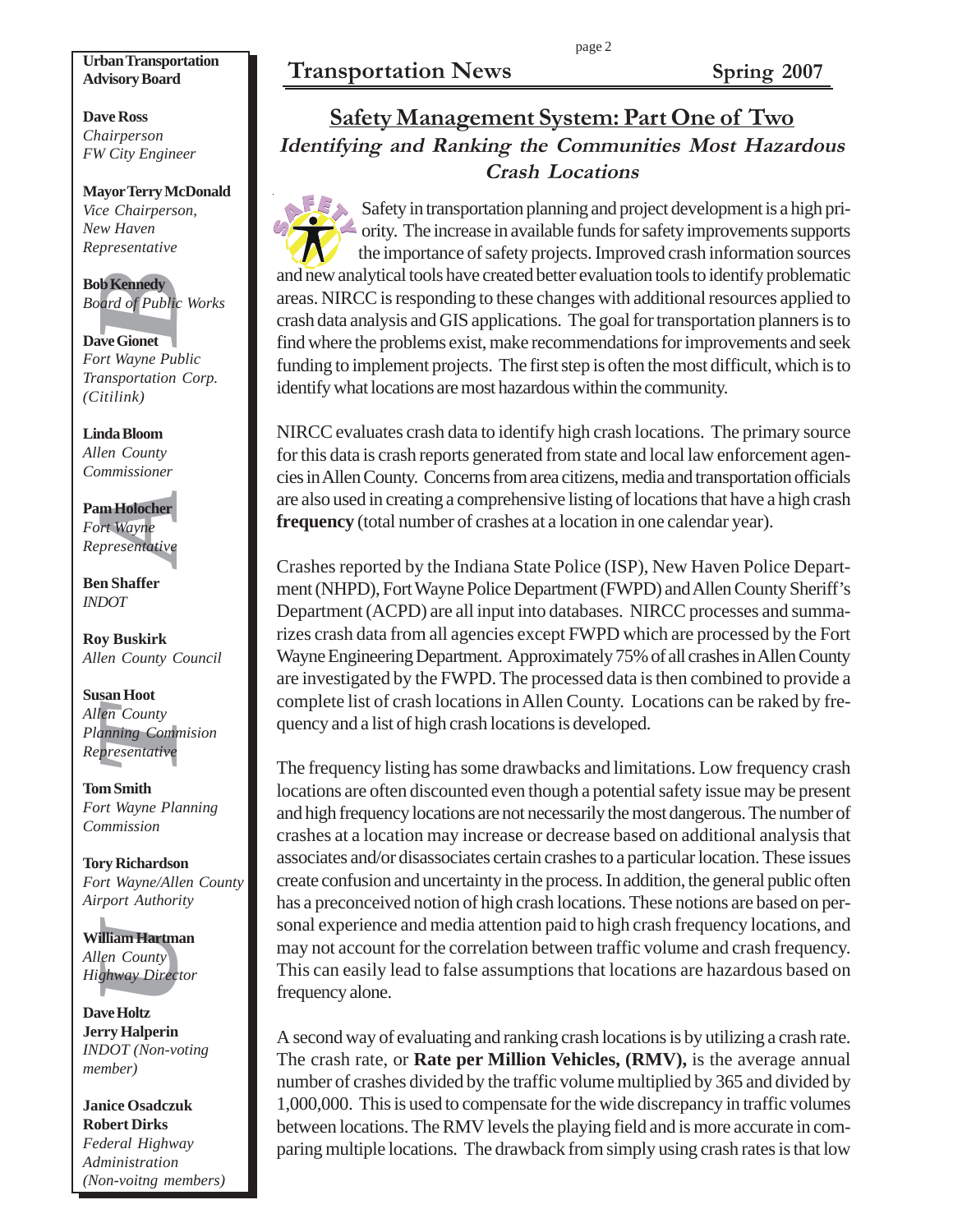volume and low frequency crash locations can indicate an unusually high rate that over estimates the actual hazard level. The crash rate can also lead to false assumptions of hazardous locations without proper review and evaluation.

The following examples demonstrate how utilizing crash frequencies, crash rates and conducting site specific analysis can lead to confusion and varied conclusions when identifying and evaluating hazardous crash locations.

Example 1. A request is received to evaluate a specific location for crash information. The crash information and traffic data are reviewed and evaluated. It is determined that the location has only one crash and a traffic volume of 500 vehicles per day. The calculated rate based on the crash frequency and traffic volume is 5.48, a high rate by comparison to most locations. Based on the rate, this location would rank as one of the highest crash locations in Allen County. This is an example of how locations with low traffic volumes and low crash frequencies can display an unusually high crash rate.

Example 2. The Transportation Technical Committee requests a site specific analysis for an intersection that may have a safety problem. A quick review of crash and traffic information indicates a three year history of sixty crashes within twenty-five feet of the intersection and a total traffic volume of 25,000 vehicles per day. The calculated rate is 2.19 ranking it number five. A site inspection determines that vehicles are stacking over three hundred feet east and west of the intersection. Further analysis identifies forty-five additional crashes (rear-ends and side swipes) in the three year period that are directly attributed to the operation of the intersection. The revised three year crash history is now 105, with an annual average of 35 crashes and crash rate of 3.84. The location moves up to number one based on crash rate.

In the next newsletter we will discuss NIRCC's safety management system process and demonstrate how the process can help address the issues shown in these examples.

## **Transit News**

#### **Allen County**

The 2005 SAFETEA-LU legislation included a requirement for local areas to develop a coordinated public transit-human services transportation plan for all FTA human service transportation programs that provide funding for transportation services. These programs include the Section 5310 Elderly and Individuals with Disabilities Program, the Section 5316 Job Access and Reverse Commute (JARC) Program and the Section 5317 New Freedom Program. If not already in use, these programs will be utilized by providers within Allen County. The plan must identify the available transportation services, needs of the targeted populations, gaps in services, develop strategies to address the gaps, and prioritize the strategies. Projects selected for funding under these programs must be supported by the plan and the plan must be "developed through a process that includes representatives of public, private and nonprofit transportation and human services providers and participation by the public."

In the spring of 2006, NIRCC began the development of a local coordinated public transit- human services transportation plan, with the assistance of the Transit Planning Committee (TPC). The plan is expected to be completed in the spring of 2007.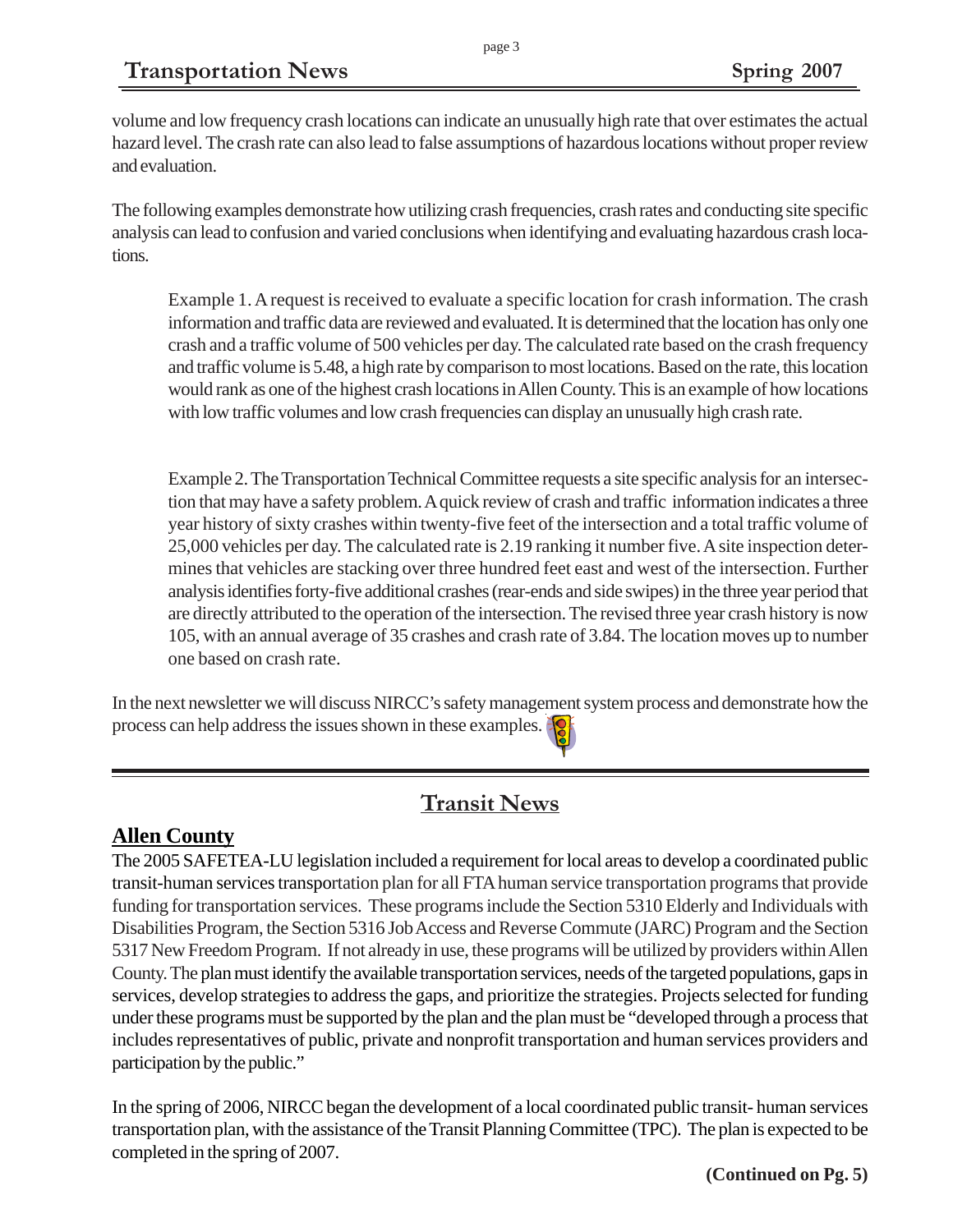#### **Trails and Greenways Charrette continued...**

People attending the charrette had a full day of activities scheduled to keep them busy. The agenda broke the day into about 4 working sessions along with several guest speakers including representatives from Ohio and Michigan, the INDOT Director of Greenways and Bikeways Ray Irvin, and the Streams & Trails Coordinator from the DNR Steve Morris.

As the day began people enjoyed a continental breakfast followed by a brief welcoming speech from the day's moderator Rory Robinson of the National Park Service. Participants had the opportunity to meet everyone participating in the day's event. Important contacts were made, connecting corridors were talked about, and successful stories of trail development and how they were accomplished were shared. People were able to gather ideas from a variety of people, groups, elected officials, communities, and other governmental entities.

The first session allowed people to sit down and talk with each other about their own plans within each county. Each of the county groups had a map of their county and a set of markers to illustrate proposed, planned, or existing trail and greenway corridors. The second session allowed time for each county to sit down with one another and with representatives from Ohio and Michigan. This session allowed for adjoining counties, and states, to discuss connecting corridors and make important contacts. Other coun-

ties who may not have been bordered each other were able meet and talk about ideas, problems, and solutions they have encountered or overcome. The third session gave people a chance to actually visualize the plans and realize the connections they made throughout the region. All county plans were hung on a wall so that everyone could see the regional significance of corridors they identified. Each county gave a brief presentation of what was portrayed on their maps and what their plans entailed. The final session of the day allowed everyone to discuss implementation strategies, ask questions, and make comments about the day's event.

Results from the charrette are still being finalized and mapped. Once results are final they will be displayed on NIRCC's website (www.nircc.com) and on Region III-A's website (www.regioniiia.org). The results will also be adopted by the appropriate boards as a regional bicycle and pedestrian plan. Groups, organizations, and governmental entities will be able to use the plan as a reference when applying for funds to develop trails. A brochure will be developed displaying the regional plan.



Northeast Indiana Trails & **Greenways Charrette** 



November 17, 2006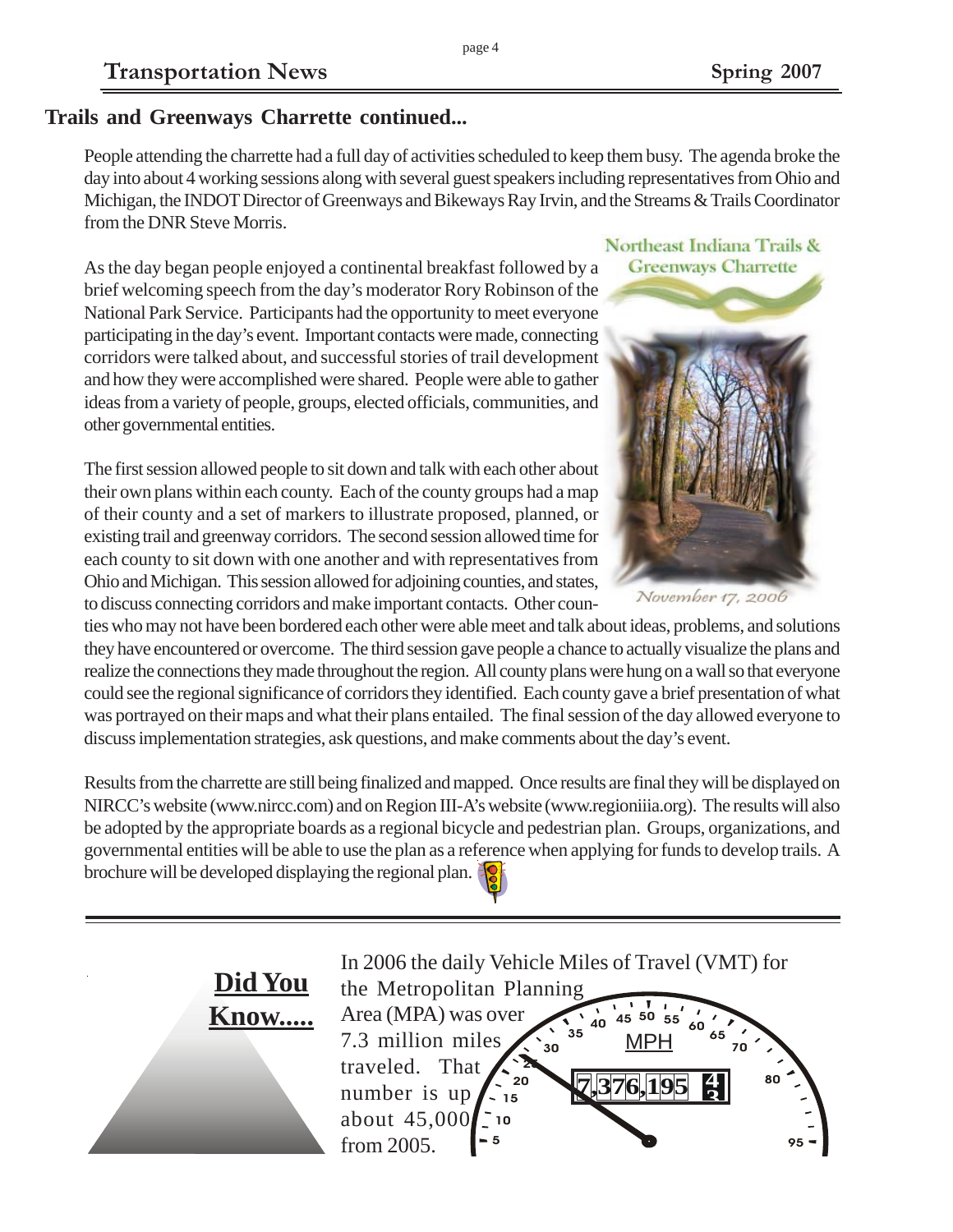# **Transit News continued...**

#### **DeKalb County**

In January 2007, NIRCC began working on a rural transit feasibility study for DeKalb County. In the fall of 2006, the DeKalb County Commissioners were awarded a Feasibility Study Assistance Grant from the Indiana Department of Transportation (INDOT) to conduct the study. The application for this grant was submitted on behalf of the Commissioners by the DeKalb County Council on Aging (DCCOA).

Over the years the DCCOA has been able to provide transportation throughout the county for elderly individuals and persons with disabilities, as well as individuals with general transportation requests. However, based on the increased cost of gasoline, reduced funding, growth of the elderly population, and the increasing needs of younger riders, the transportation needs within DeKalb County have outgrown the reach of services that DCCOA can provide. Public transit can provide the opportunity to address these needs and to provide an enhanced level of service to all residents in DeKalb County.

The study will lay the framework for operating public transit in DeKalb County. It will identify both the transportation needs of the residents and the capital and operational costs needed to provide the service. Currently, information is being gathered through surveys, interviews, and research of demographic data for DeKalb County. Surveys were distributed at the beginning of January to social service and government agencies, medical facilities, apartment communities, nursing facilities, and employers in order to collect information on the needs of the community. Once all the information is collected and analyzed, it will be included in the final report that will be submitted to INDOT. The study must be completed and submitted to INDOT prior to April 2007 in order to be eligible for rural transit funding in 2008.

# **Redesignation**

Congratulations Allen County! You have officially improved the quality of air you breathe. On January 11, 2007 the Environmental Protection Agency (EPA) published the final rule to upgrade Allen County from a nonattainment area for the 8-hour ozone National Ambient Air Quality Standard (NAAQS) to an attainment area.

Last spring the Indiana Department of Environmental Management (IDEM) in coordination with NIRCC and other air quality partners, submitted a petition to redesignate Allen County as an attainment area. Allen County was designated nonattainment in June of 2004 for failing to meet the 8-hour ozone NAAQS. IDEM submitted this petition to the United States Environmental Protection Agency (USEPA). Allen County had become eligible to petition for attainment status in 2006.

Originally, Allen County was designated nonattainment in 2004 as a result of the three year average of air quality pollutants generated between 2001 and 2003. Since then, NIRCC, the Federal Highway Administration (FHWA), the Federal Transit Administration (FTA), and the Indiana Department of Transportation (INDOT) have been teaming up with IDEM to develop implementation steps and improve Allen County's air quality. New averages of air quality pollutants generated during the three year period between 2003 and 2005 made Allen County eligible to become an attainment area.

Now that we are an attainment area what does this mean? Well, for mobile emissions there are still strict rules and regulations. But, for economic development, there is a less restrictive permitting process. Rules and regulations on permitting will be less demanding for new developments or expansions to existing businesses. Although economic development activities will become more accommodating, NIRCC is still be required to follow specific guidelines for implementing transportation improvements as they did under the nonattainment designation and show conformity.